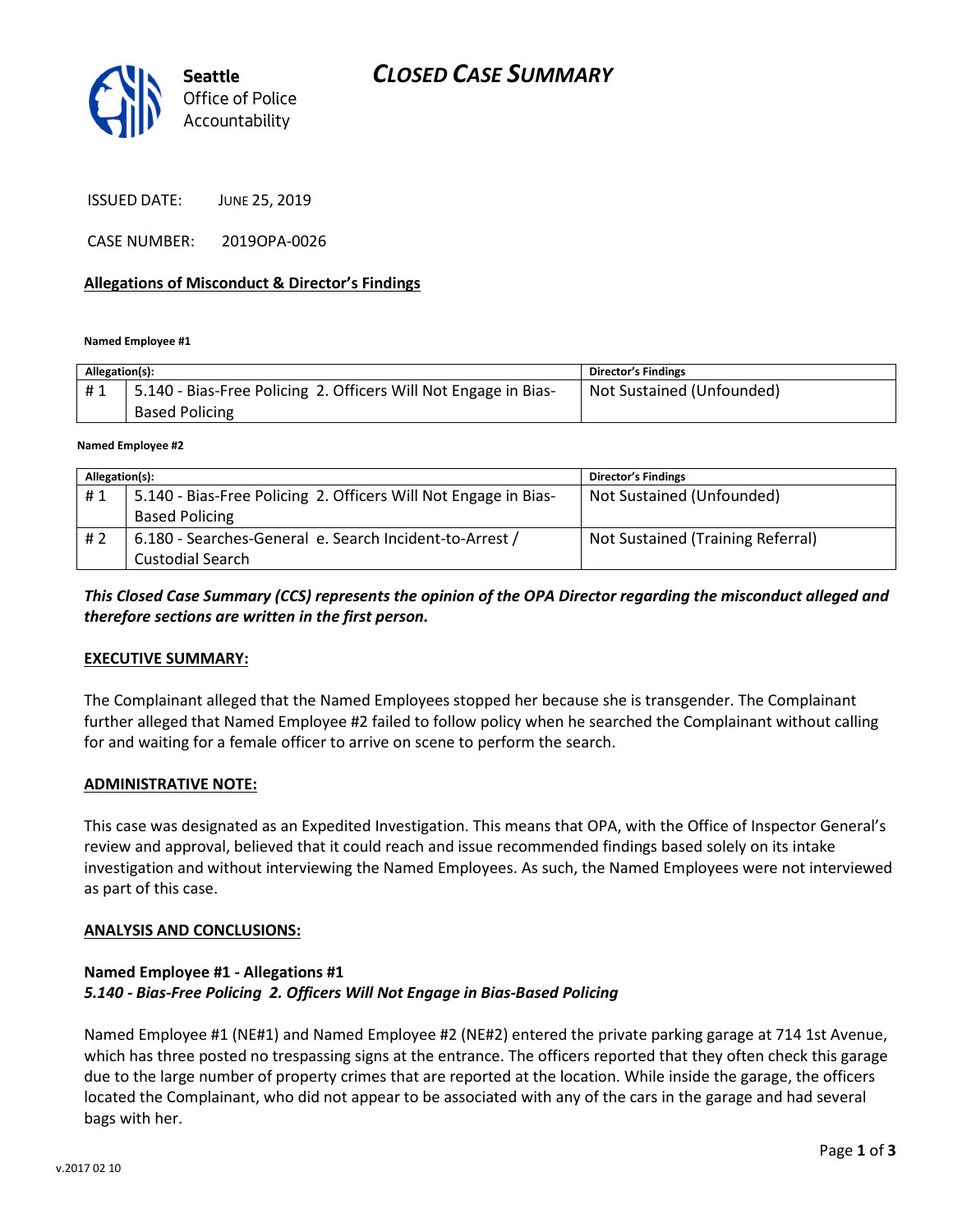# CLOSE CASE SUMMARY

OPA CASE NUMBER: 2019OPA-0026

NE#1 and NE#2 explained to the Complainant that they approached her because she was trespassing. After the officers conducted an investigation concerning the Complainant's presence in the garage, the Complainant was arrested. The Complainant was searched incident to her arrest. That search was performed by NE#2.

OPA attempted to interview the Complainant directly, as well as through her attorney, but those attempts were unsuccessful. As such, the Complainant was not interviewed by OPA as part of this investigation. However, the Complainant provided a recorded statement to the Sergeant who screened the arrest and later made an OPA referral on her behalf. In her statement to the Sergeant, the Complainant stated that she did not believe that the officers singled her out, but that she thought the officers were later influenced negatively due to her being transgender. The Complainant asserted that the bias manifested itself in the officers asking probing questions, including what the Complainant's middle name is. The Complainant also stated that she felt uncomfortable and violated when NE#2 searched her, specifically since she requested to be searched by a female officer.

SPD Policy 5.140 prohibits biased policing, which it defines as "the different treatment of any person by officers motivated by any characteristic of protected classes under state, federal, and local laws as well other discernible personal characteristics of an individual."

OPA obtained and reviewed the Body Worn Video (BWV) associated with this incident. The BWV reflected the chain of events and interactions between NE#1, NE#2, and the Complainant. There is no evidence on the video that the Named Employees treated the Complainant any differently based on her being transgender. Moreover, asking probing questions is a necessary part of conducting an investigation and is appropriate to determine the identity of an arrestee. This does not, in and of itself, suggest bias on the Named Employees' part.

As I find that the Named Employees did not engage in biased policing, I recommend that this allegation be Not Sustained – Unfounded as against both of them.

Recommended Finding: Not Sustained (Unfounded)

## Named Employee #2 - Allegations #1 5.140 - Bias-Free Policing 2. Officers Will Not Engage in Bias-Based Policing

For the same reasons as stated above (see Named Employee #1, Allegation #1), I recommend that this allegation be Not Sustained – Unfounded.

Recommended Finding: Not Sustained (Unfounded)

## Named Employee #2 - Allegation #2 6.180 - Searches-General e. Search Incident-to-Arrest / Custodial Search

SPD Policy 6.180-POL-2(e) concerns searches of detainees. Relevant to this case, the policy discusses cross-gender searches. In this regard, the policy instructs that suspects will not be searched by officers of the opposite gender unless there is a reasonable likelihood that the suspect possesses a weapon or other object capable of causing injury or which could facilitate escape, or the officer believes that the suspect possesses objects which constitute evidence,



Seattle Office of Police Accountability